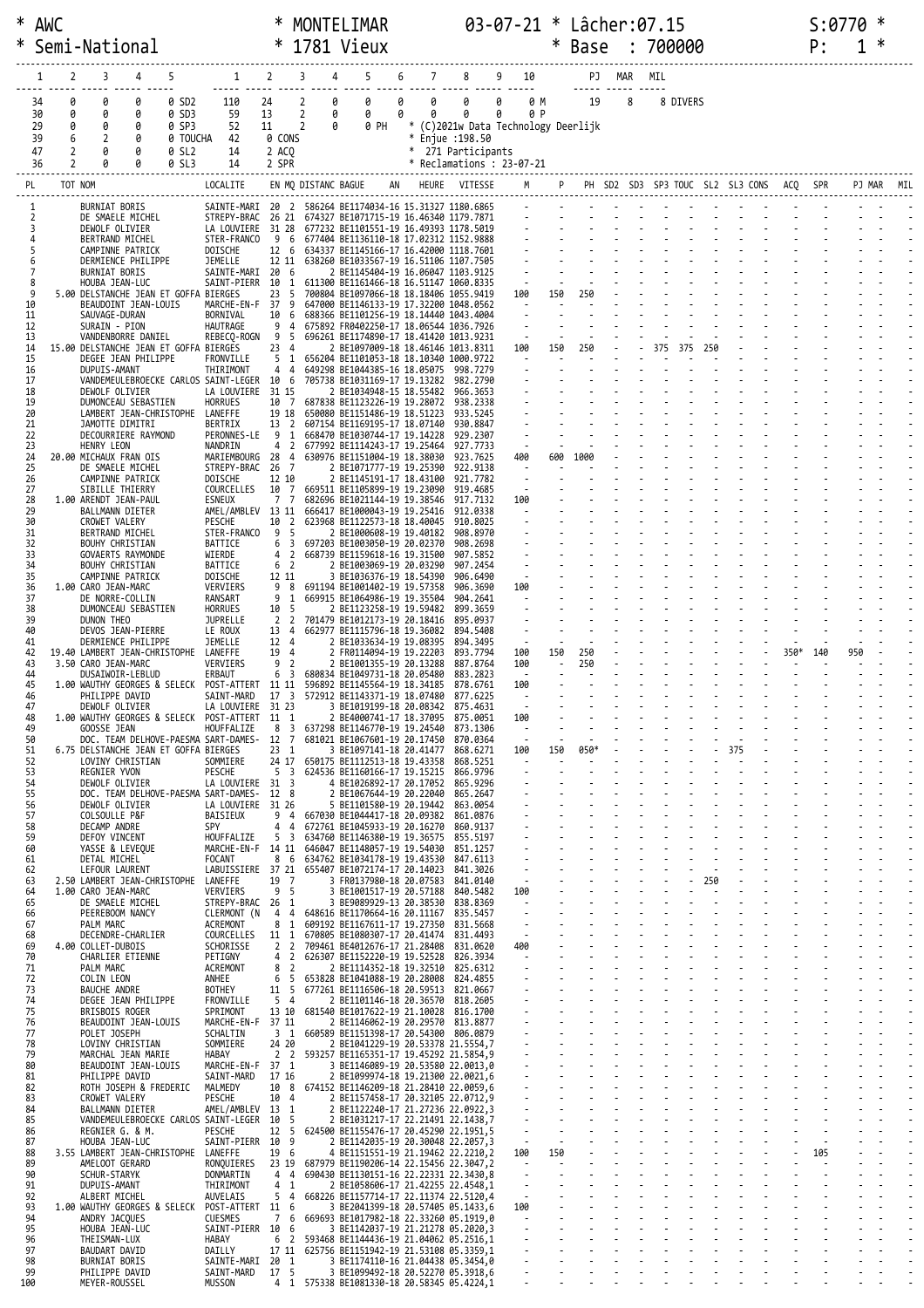| *          | * AWC |         | Semi-National                                                                                                                                                                                                                                        | $*$ 1781 Vieux                    |                    |     |                                                                                                                                                                                                                                                                                                 |  |  | * Base : 700000 |  |  |  |  |        |            |
|------------|-------|---------|------------------------------------------------------------------------------------------------------------------------------------------------------------------------------------------------------------------------------------------------------|-----------------------------------|--------------------|-----|-------------------------------------------------------------------------------------------------------------------------------------------------------------------------------------------------------------------------------------------------------------------------------------------------|--|--|-----------------|--|--|--|--|--------|------------|
| PL         |       | TOT NOM |                                                                                                                                                                                                                                                      |                                   |                    |     |                                                                                                                                                                                                                                                                                                 |  |  |                 |  |  |  |  |        | PJ MAR MIL |
| 101<br>102 |       |         | HOUBA JEAN-LUC                                                                                                                                                                                                                                       | SAINT-PIERR 10 4                  |                    |     | ANC BAGILE MAY HELIRES (MP PH SD2 503 597 TOUC SL2 SL3 CONS ACQ SPR<br>24 BE14226429-19 22.05288 66.4921,<br>332 BE14226429-17 05.2808 66.4921,<br>332 BE1426632-17 05.28076 66.1912,<br>868 BT0271977-17 06.39234 06.4231,<br>25 BE<br>ESTINNES-AU 11 2 666332 BE1026820-17 05.28076 06.1012,7 |  |  |                 |  |  |  |  |        |            |
| 103<br>104 |       |         | DENEUFBOURG YVON<br>TRAMONTE MARIO<br>PANZA ROBERTO & JEREMY ANS                                                                                                                                                                                     |                                   |                    |     | SAINT-GEORG 2 2 685324 BE1130365-18 06.06010 06.2421,7<br>6 4 695868 IT0271077-17 06.39234 06.4433,3                                                                                                                                                                                            |  |  |                 |  |  |  |  |        |            |
| 105<br>106 |       |         | COLSOULLE P&F<br>LAVENNE FRANCIS & PASCAL EUGIES (FRA 7 5 665724 BE1000227-14 06.15040 06.5754,7                                                                                                                                                     |                                   |                    |     | BAISIEUX 9 5 2 BE1019990-17 06.11474 06.5300,1                                                                                                                                                                                                                                                  |  |  |                 |  |  |  |  |        |            |
| 107        |       |         | ANDRY JACQUES                                                                                                                                                                                                                                        | <b>CUESMES</b>                    |                    | 7 1 |                                                                                                                                                                                                                                                                                                 |  |  |                 |  |  |  |  |        |            |
| 108<br>109 |       |         | DRIES PIERRE<br>PHILIPPE DAVID                                                                                                                                                                                                                       | DEUX-ACREN<br>SAINT-MARD 17 6     |                    |     | 5 2 703809 BE1115361-19 07.05190 07.0033,3<br>4 BE1143375-19 22.21410 07.0832,6                                                                                                                                                                                                                 |  |  |                 |  |  |  |  |        |            |
| 110<br>111 |       |         | CROWET JEAN MARIE<br>SANREY GREGORY                                                                                                                                                                                                                  | BOUSSU-LEZ-<br>SCHALTIN (H        | 2 1                |     | 3 1 645002 BE1109196-19 06.01250 07.1009,8<br>661469 BE1035528-19 06.25520 07.1401,8                                                                                                                                                                                                            |  |  |                 |  |  |  |  |        |            |
| 112<br>113 |       |         | VANDENBERGHE ALAIN & LUC RONQUIERES 21 5 689052 BE1082781-16 07.00450 07.1426,1<br>ENGLEBERT MARCEL                                                                                                                                                  | VIELSALM                          |                    |     | 12 2 657154 BE1147502-19 06.22586 07.1632,0                                                                                                                                                                                                                                                     |  |  |                 |  |  |  |  |        |            |
| 114<br>115 |       |         | VANDENBORRE DANIEL<br>4.00 PELLEGRINI MARIE-QUINTIN PEPINSTER                                                                                                                                                                                        | REBECQ-ROGN 9 1                   |                    |     | 2 BE1055116-18 07.13110 07.1751,4<br>3 1 687108 BE1017982-19 07.08584 07.2505,3                                                                                                                                                                                                                 |  |  |                 |  |  |  |  |        |            |
| 116<br>117 |       |         | PIRET ANDRE<br>MAUCQ DAVID                                                                                                                                                                                                                           | <b>JALHAY</b><br>ON               |                    |     | 4 3 687530 BE1110044-17 07.18021 07.3337,3<br>4 1 639991 BE1148023-19 06.23430 07.3843,7                                                                                                                                                                                                        |  |  |                 |  |  |  |  |        |            |
| 118<br>119 |       |         | DUSAIWOIR-LEBLUD<br>LEFOUR LAURENT                                                                                                                                                                                                                   | <b>ERBAUT</b><br>LABUISSIERE 37 2 |                    |     | 6 4 2 BE1049727-18 07.15410 07.3938,4                                                                                                                                                                                                                                                           |  |  |                 |  |  |  |  |        |            |
| 120<br>121 |       |         | PIRET ANDRE<br>CHARLIER ETIENNE                                                                                                                                                                                                                      | <b>JALHAY</b><br>PETIGNY          | $4 \quad 1$<br>4 4 |     |                                                                                                                                                                                                                                                                                                 |  |  |                 |  |  |  |  |        |            |
| 122<br>123 |       |         | HAZAERT KAMIEL<br>BURNIAT BORIS                                                                                                                                                                                                                      | SAINTE-MARI 20 14                 |                    |     | NEERIJSE 18 15 707143 BE2091527-19 08.02466 07.5350,9                                                                                                                                                                                                                                           |  |  |                 |  |  |  |  |        |            |
| 124<br>125 |       |         | BRITTE-MICHIELS<br>TESTA MICHEL                                                                                                                                                                                                                      | OUPEYE<br>VITRIVAL                |                    |     | 3 2 701339 BE1132534-18 07.56261 07.5445,7<br>8 1 662909 BE1152326-15 07.09447 07.5606,5                                                                                                                                                                                                        |  |  |                 |  |  |  |  |        |            |
| 126<br>127 |       |         | DERMIENCE PHILIPPE<br>5.00 DELSTANCHE JEAN ET GOFFA BIERGES                                                                                                                                                                                          | JEMELLE                           | 12 1<br>23 19      |     |                                                                                                                                                                                                                                                                                                 |  |  |                 |  |  |  |  |        |            |
| 128<br>129 |       |         | LEFOUR LAURENT<br>CALOMME BERTRAND                                                                                                                                                                                                                   | LABUISSIERE 37 7                  |                    |     | 3 BE1072213-15 07.03366 07.5921,1<br>FORCHIES-LA 4 2 667815 BE1105439-19 07.19350 07.5948.9                                                                                                                                                                                                     |  |  |                 |  |  |  |  |        |            |
| 130<br>131 |       |         | FLASSE SAMUEL<br>2.50 DELSTANCHE JEAN ET GOFFA BIERGES                                                                                                                                                                                               | AUDREGNIES                        | 6 1<br>23 23       |     | 666046 BE1088393-19 07.19083 08.0134,8<br>5 BE1062558-19 08.03102 08.0209,9                                                                                                                                                                                                                     |  |  |                 |  |  |  |  |        |            |
| 132<br>133 |       |         | GONDRY PATRICIA<br>CIOMEK MARYJAN & JOHAN                                                                                                                                                                                                            | HAULCHIN<br>RICHELLE              | 81                 |     | 4 4 663620 BE1063960-18 07.16520 08.0220,5<br>703071 BE1131517-18 08.07483 08.0358,0                                                                                                                                                                                                            |  |  |                 |  |  |  |  |        |            |
| 134<br>135 |       |         | HAZAERT KAMIEL<br>1.00 ADAM GERARD                                                                                                                                                                                                                   | NEERIJSE<br>SPRIMONT              | 18 1               |     | 2 BE2120592-18 08.15136 08.0617,9<br>6 3 679244 BE1108160-17 07.44000 08.0956,7                                                                                                                                                                                                                 |  |  |                 |  |  |  |  |        |            |
| 136<br>137 |       |         | MEURANT ROBERT<br>SCHUR-STARYK                                                                                                                                                                                                                       | CLERMONT (N 7 4<br>DONMARTIN      | 4 <sub>2</sub>     |     | 648581 BE1068966-17 07.06091 08.1025,5<br>2 BE1116897-17 07.58378 08.1035,5                                                                                                                                                                                                                     |  |  |                 |  |  |  |  |        |            |
| 138<br>139 |       |         | JORDAN-KEMPENEERS<br>DENEUFBOURG YVON                                                                                                                                                                                                                | LINCENT<br>ESTINNES-AU 11 7       |                    |     | 3 1 699195 BE1143772-18 08.10266 08.1127,0<br>2 BE1006460-16 07.29396 08.1144,7                                                                                                                                                                                                                 |  |  |                 |  |  |  |  |        |            |
| 140<br>141 |       |         | 1.00 GUILLEAUME-MEISTER<br>LEUTHER CHRISTIAN                                                                                                                                                                                                         | <b>BLATON</b><br><b>SPA</b>       |                    |     | 6 1 678424 BE1057184-16 07.44564 08.1154,6<br>3 3 678796 BE1151485-18 07.45421 08.1212,4                                                                                                                                                                                                        |  |  |                 |  |  |  |  |        |            |
| 142<br>143 |       |         | DEREUX FABRICE<br>DE NORRE-COLLIN                                                                                                                                                                                                                    | PERWEZ<br>RANSART                 | 9 <sub>3</sub>     |     | 8 4 688940 BE1154795-19 07.58444 08.1233,9<br>2 BE1155511-19 07.35453 08.1321,7                                                                                                                                                                                                                 |  |  |                 |  |  |  |  |        |            |
| 144<br>145 |       |         | MEURANT ROBERT<br>VERSPREET -MUNTONI                                                                                                                                                                                                                 | CLERMONT (N 7 1<br>THIRIMONT      | 9 7                |     | 2 BE1068952-17 07.09411 08.1357,5<br>649676 BE1109746-19 07.14375 08.1731,8                                                                                                                                                                                                                     |  |  |                 |  |  |  |  |        |            |
| 146<br>147 |       |         | NOVAK OLIVIER<br>HALLET PIERRE                                                                                                                                                                                                                       | SAINTE-ODE 7 5                    |                    |     | MERBES-LE C 22 14 656190 BE1014431-18 07.23420 08.1827,7<br>623227 BE1141801-19 06.48459 08.2443,9                                                                                                                                                                                              |  |  |                 |  |  |  |  |        |            |
| 148<br>149 |       |         | 8.75 DELSTANCHE JEAN ET GOFFA BIERGES<br>THE ISMAN-LUX                                                                                                                                                                                               | HABAY                             | 23 15<br>6 3       |     | 6 BE1135557-17 08.27583 08.2658,0<br>2 BE1102434-18 06.14291 08.2739,0                                                                                                                                                                                                                          |  |  |                 |  |  |  |  |        |            |
| 150<br>151 |       |         | NAPEN GUY<br>COLLIN LUDOVIC                                                                                                                                                                                                                          | AVENNES<br>RANSART                |                    |     | 8 6 690378 BE1039091-19 08.16510 08.2852,6<br>3 3 669571 BE1065407-19 07.53139 08.3116,1                                                                                                                                                                                                        |  |  |                 |  |  |  |  |        |            |
| 152        |       |         | HAZAERT KAMIEL                                                                                                                                                                                                                                       | NEERIJSE<br>STREPY-BRAC 26 24     |                    |     | 18 9 3 BE2120595-18 08.40476 08.3151,9                                                                                                                                                                                                                                                          |  |  |                 |  |  |  |  |        |            |
| 153<br>154 |       |         | DE SMAELE MICHEL<br>PANZA ROBERTO & JEREMY ANS 6 1 2 BE1174456-17 08.29254 08.3435,3<br>DE COSTER NOE                                                                                                                                                |                                   |                    |     | 4 BE1071795-19 08.00290 08.3234,5<br>4 3 679985 BE1075529-17 08.10420 08.3543,1                                                                                                                                                                                                                 |  |  |                 |  |  |  |  |        |            |
| 155<br>156 |       |         | CIOMEK MARYJAN & JOHAN RICHELLE 8 4 2 BE1012946-19 08.43193 08.3929,0                                                                                                                                                                                | OBAIX                             |                    |     |                                                                                                                                                                                                                                                                                                 |  |  |                 |  |  |  |  |        |            |
| 157<br>158 |       |         | SIBILLE THIERRY<br>NESTRAILLE THE THE SEARCH CHARLES SERVICE CHARLES AND RESERVED AND ASSESS THE SAME CHARLES AND RESERVED AND RE<br>SECENDRE-CHARLES COURCELLES 11 9<br>ABINET MARC VIELSALM 15 8<br>DETAL MICHEL FOCANT 8 2<br>DE COSTER NOE DBAIX |                                   |                    |     |                                                                                                                                                                                                                                                                                                 |  |  |                 |  |  |  |  |        |            |
| 159<br>160 |       |         |                                                                                                                                                                                                                                                      |                                   |                    |     |                                                                                                                                                                                                                                                                                                 |  |  |                 |  |  |  |  |        |            |
| 161<br>162 |       |         |                                                                                                                                                                                                                                                      |                                   |                    |     |                                                                                                                                                                                                                                                                                                 |  |  |                 |  |  |  |  |        |            |
| 163<br>164 |       |         | LIART PERE & FILS<br><b>GUEBS ANDRE</b>                                                                                                                                                                                                              |                                   |                    |     |                                                                                                                                                                                                                                                                                                 |  |  |                 |  |  |  |  |        |            |
| 165<br>166 |       |         | LAVENNE FRANCIS & PASCAL EUGIES (FRA 7 4<br>FESLER ROBERT                                                                                                                                                                                            |                                   |                    |     |                                                                                                                                                                                                                                                                                                 |  |  |                 |  |  |  |  |        |            |
| 167<br>168 |       |         | VERSPREET - MUNTONI<br>CIOMEK MARYJAN & JOHAN RICHELLE                                                                                                                                                                                               |                                   |                    |     |                                                                                                                                                                                                                                                                                                 |  |  |                 |  |  |  |  |        |            |
| 169<br>170 |       |         | VANDEMEULEBROECKE CARLOS SAINT-LEGER 10 1<br>L'HOEST PATRICK                                                                                                                                                                                         |                                   |                    |     |                                                                                                                                                                                                                                                                                                 |  |  |                 |  |  |  |  |        |            |
| 171<br>172 |       |         | 1.75 LAMBERT JEAN-CHRISTOPHE LANEFFE<br>MAHIEU JACKY & NALINNE O ANDERLUES                                                                                                                                                                           |                                   |                    |     |                                                                                                                                                                                                                                                                                                 |  |  |                 |  |  |  |  |        |            |
| 173<br>174 |       |         | DEMOUSTIER YVES<br><b>GUEBS ANDRE</b>                                                                                                                                                                                                                |                                   |                    |     |                                                                                                                                                                                                                                                                                                 |  |  |                 |  |  |  |  |        |            |
| 175<br>176 |       |         | GOOSSE JEAN<br>DE NORRE-COLLIN                                                                                                                                                                                                                       |                                   |                    |     |                                                                                                                                                                                                                                                                                                 |  |  |                 |  |  |  |  |        |            |
| 177<br>178 |       |         | NOVAK OLIVIER<br>TESTA MICHEL                                                                                                                                                                                                                        |                                   |                    |     |                                                                                                                                                                                                                                                                                                 |  |  |                 |  |  |  |  |        |            |
| 179<br>180 |       |         | GUEBS ANDRE<br>HAZAERT KAMIEL                                                                                                                                                                                                                        |                                   |                    |     |                                                                                                                                                                                                                                                                                                 |  |  |                 |  |  |  |  |        |            |
| 181<br>182 |       |         | DE SMAELE MICHEL<br>REYNCKENS MURIEL & RAYMO AMPSIN                                                                                                                                                                                                  |                                   |                    |     |                                                                                                                                                                                                                                                                                                 |  |  |                 |  |  |  |  |        |            |
| 183<br>184 |       |         | JEANMENNE VALENTIN<br>COLIN LEON                                                                                                                                                                                                                     |                                   |                    |     |                                                                                                                                                                                                                                                                                                 |  |  |                 |  |  |  |  |        |            |
| 185<br>186 |       |         | DE SMAELE MICHEL<br>FASCELLA GIANNI                                                                                                                                                                                                                  |                                   |                    |     |                                                                                                                                                                                                                                                                                                 |  |  |                 |  |  |  |  |        |            |
| 187<br>188 |       |         | SCAFS RICHARD<br>ALEXANDRE JOEL                                                                                                                                                                                                                      |                                   |                    |     |                                                                                                                                                                                                                                                                                                 |  |  |                 |  |  |  |  |        |            |
| 189<br>190 |       |         | DE SMAELE MICHEL<br>THIRAN GASTON                                                                                                                                                                                                                    |                                   |                    |     |                                                                                                                                                                                                                                                                                                 |  |  |                 |  |  |  |  |        |            |
| 191<br>192 |       |         | AMELOOT GERARD<br>5.00 THOMAS FABRICE & DERYCKE HEER                                                                                                                                                                                                 |                                   |                    |     |                                                                                                                                                                                                                                                                                                 |  |  |                 |  |  |  |  | $-400$ | 100        |
| 193<br>194 |       |         | MARIT CHRISTOPHE<br>LEONARD THIERRY                                                                                                                                                                                                                  |                                   |                    |     | $\begin{tabular}{cccccccc} $50079 & 0.4 & 4 & 108071947 & 18848988 & 0.31245 & 0.3148 & 0.3148 & 0.3148 & 0.3148 & 0.3148 & 0.3148 & 0.3148 & 0.3148 & 0.3148 & 0.3148 & 0.3148 & 0.3148 & 0.3148 & 0.3148 & 0.3148 & 0.3148 & 0.3148 & 0.3148 & 0.3148 & 0.3148 & 0.314$                       |  |  |                 |  |  |  |  |        |            |
| 195<br>196 |       |         | ANDRY JACQUES<br>GOOSSE JEAN                                                                                                                                                                                                                         |                                   |                    |     |                                                                                                                                                                                                                                                                                                 |  |  |                 |  |  |  |  |        |            |
| 197<br>198 |       |         | DECAMP ANDRE<br>CANION-SOBKOWIAK                                                                                                                                                                                                                     |                                   |                    |     |                                                                                                                                                                                                                                                                                                 |  |  |                 |  |  |  |  |        |            |
| 199<br>200 |       |         | BURNIAT BORIS<br>PANZA ROBERTO & JEREMY ANS                                                                                                                                                                                                          |                                   |                    |     |                                                                                                                                                                                                                                                                                                 |  |  |                 |  |  |  |  |        |            |
| 201<br>202 |       |         | <b>COENEN RENE</b><br>STOFFE JOHNNY                                                                                                                                                                                                                  |                                   |                    |     |                                                                                                                                                                                                                                                                                                 |  |  |                 |  |  |  |  |        |            |
| 203<br>204 |       |         | CAMPINNE PATRICK<br>LOVINY CHRISTIAN                                                                                                                                                                                                                 |                                   |                    |     |                                                                                                                                                                                                                                                                                                 |  |  |                 |  |  |  |  |        |            |
| 205        |       |         | FURTADO BRUNO<br>BEAUDOINT JEAN-LOUIS                                                                                                                                                                                                                |                                   |                    |     |                                                                                                                                                                                                                                                                                                 |  |  |                 |  |  |  |  |        |            |
| 206<br>207 |       |         | LAMBERT JEAN-CHRISTOPHE LANEFFE                                                                                                                                                                                                                      |                                   |                    |     |                                                                                                                                                                                                                                                                                                 |  |  |                 |  |  |  |  |        |            |
| 208<br>209 |       |         | BAUCHE ANDRE<br>ANDRY JACQUES                                                                                                                                                                                                                        |                                   |                    |     |                                                                                                                                                                                                                                                                                                 |  |  |                 |  |  |  |  |        |            |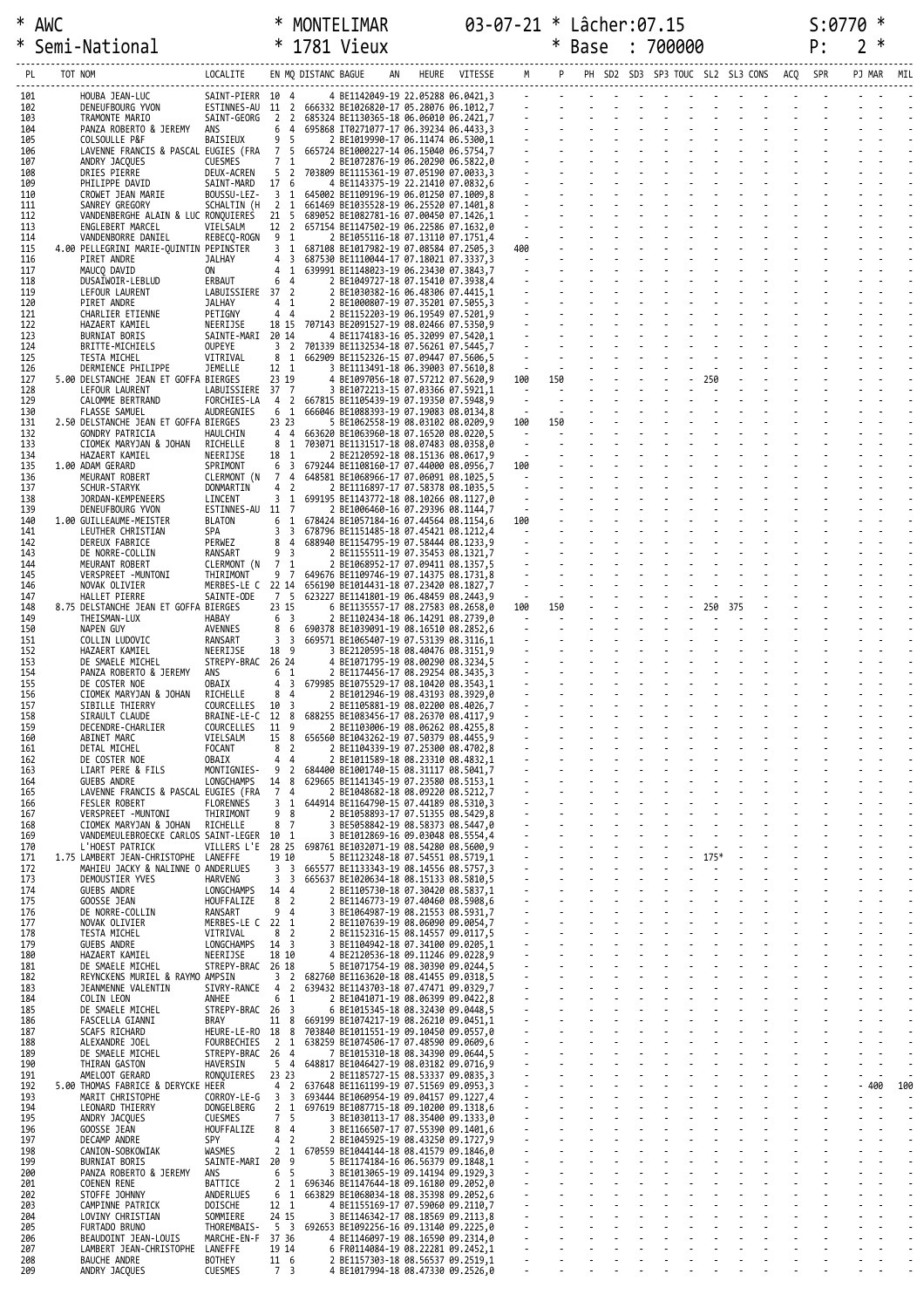|     | * AWC           |                                                                                                     | MONTELIMAR |  |  |      |  | 03-07-21 * Lâcher:07.15 |  |  | $\cdot$ a770                                     |  |
|-----|-----------------|-----------------------------------------------------------------------------------------------------|------------|--|--|------|--|-------------------------|--|--|--------------------------------------------------|--|
|     | * Semi-National | * 1781 Vieux                                                                                        |            |  |  | Base |  | 700000                  |  |  | $\mathsf{p}$ $\cdot$ $\cdot$ $\mathsf{p}$ $\ast$ |  |
|     | TOT NOM<br>PL   | LOCALITE EN MODISTANCEBAGUE AN HEURE VITESSE MPPPH SD2 SD3 SP3 TOUC SL2 SL3 CONS ACO SPRPPJ MAR MIL |            |  |  |      |  |                         |  |  |                                                  |  |
| 210 | BALLMANN DIETER |                                                                                                     |            |  |  |      |  |                         |  |  |                                                  |  |

| PL         | TOT NOM                                                                                 | LOCALITE                               |                                                   | EN MQ DISTANC BAGUE | AN                                                                                   | HEURE | VITESSE |                               |            |      |          |                         | PH SD2 SD3 SP3 TOUC SL2 SL3 CONS | ACQ  | SPR | PJ MAR | MIL |
|------------|-----------------------------------------------------------------------------------------|----------------------------------------|---------------------------------------------------|---------------------|--------------------------------------------------------------------------------------|-------|---------|-------------------------------|------------|------|----------|-------------------------|----------------------------------|------|-----|--------|-----|
| 210        | BALLMANN DIETER                                                                         | AMEL/AMBLEV 13 13                      |                                                   |                     | 3 BE1000120-19 08.45397 09.2738,4                                                    |       |         |                               |            |      |          |                         |                                  |      |     |        |     |
| 211<br>212 | HAZAERT KAMIEL<br>BURNIAT BORIS                                                         | NEERIJSE<br>SAINTE-MARI 20 10          | 18 17                                             |                     | 5 BE2024121-19 09.36406 09.2744,9<br>6 BE1165788-17 07.07249 09.2935,1               |       |         |                               |            |      |          |                         |                                  |      |     |        |     |
| 213<br>214 | FRYNS MARIO-DELAHAUT MJ<br>WATY GERARD & DENIS                                          | HEURE-LE-RO<br>MALMEDY                 | 7 <sub>5</sub>                                    |                     | 2 1 704130 BE1155412-18 09.35120 09.3002,2<br>674137 BE1017889-19 08.59421 09.3201,8 |       |         |                               |            |      |          |                         |                                  |      |     |        |     |
| 215        | SIBILLE THIERRY                                                                         | COURCELLES 10 4                        |                                                   |                     | 3 BE1064539-17 08.54280 09.3234,7                                                    |       |         |                               |            |      |          |                         |                                  |      |     |        |     |
| 216<br>217 | DE SMAELE MICHEL<br>MAISSE & PARENT                                                     | STREPY-BRAC 26 14<br>VOTTEM            |                                                   |                     | 8 BE1015302-18 09.00420 09.3247,5<br>2 1 696433 BE1012453-19 09.28204 09.3247,9      |       |         |                               |            |      |          |                         |                                  |      |     |        |     |
| 218<br>219 | NOVAK OLIVIER<br>DE SMAELE MICHEL                                                       | MERBES-LE C 22 15<br>STREPY-BRAC 26 15 |                                                   |                     | 3 BE1107805-19 08.38390 09.3324,7<br>9 BE1019155-18 09.01330 09.3338,5               |       |         |                               |            |      |          |                         |                                  |      |     |        |     |
| 220        | PHILIPPE DAVID                                                                          | SAINT-MARD 17 9                        |                                                   |                     | 5 BE1099500-18 06.55060 09.3357,6                                                    |       |         |                               |            |      |          |                         |                                  |      |     |        |     |
| 221<br>222 | DUSAIWOIR-LEBLUD<br>LARIVIERE JULIEN                                                    | ERBAUT<br>LANDENNE                     | 6 <sup>2</sup><br>2 <sub>2</sub>                  |                     | 3 BE1001223-17 09.11570 09.3554,4<br>678440 BE1145793-18 09.09500 09.3647,0          |       |         |                               |            |      |          |                         |                                  |      |     |        |     |
| 223<br>224 | DEWOLF OLIVIER<br>NOVAK OLIVIER                                                         | LA LOUVIERE 31 29<br>MERBES-LE C 22 20 |                                                   |                     | 6 BE1071286-19 09.09201 09.3747,7<br>4 BE1107838-19 08.43340 09.3819,7               |       |         |                               |            |      |          |                         |                                  |      |     |        |     |
| 225        | BALLMANN DIETER                                                                         | AMEL/AMBLEV 13 2                       |                                                   |                     | 4 DV0443752-16 08.56307 09.3829,4                                                    |       |         |                               |            |      |          |                         |                                  |      |     |        |     |
| 226<br>227 | 1.00 WAUTHY GEORGES & SELECK<br>TESTA MICHEL                                            | POST-ATTERT 11 5<br>VITRIVAL           | 8 <sub>4</sub>                                    |                     | 4 BE4141655-16 07.29458 09.3838,9<br>3 BE1044736-19 08.52437 09.3905,5               |       |         |                               |            |      |          |                         |                                  |      |     |        |     |
| 228        | AMELOOT GERARD                                                                          | RONQUIERES<br>MARCHE-EN-F 37 25        | $23 \quad 1$                                      |                     | 3 BE1182537-17 09.24387 09.3940,3                                                    |       |         |                               |            |      |          |                         |                                  |      |     |        |     |
| 229<br>230 | BEAUDOINT JEAN-LOUIS<br>PETIT FRANCIS                                                   | TRAZEGNIES                             |                                                   |                     | 5 BE1103687-18 08.33300 09.3945,0<br>8 1 671982 BE1042362-19 09.05150 09.4016,3      |       |         |                               |            |      |          |                         |                                  |      |     |        |     |
| 231<br>232 | SIRAULT CLAUDE<br>YASSE & LEVEQUE                                                       | BRAINE-LE-C 12 7<br>MARCHE-EN-F 14 4   |                                                   |                     | 2 BE1132059-19 09.27190 09.4159,9<br>2 BE1180194-16 08.35320 09.4258,5               |       |         |                               |            |      |          |                         |                                  |      |     |        |     |
| 233        | BRUYR DENIS                                                                             | ANDENNE                                | 6 <sub>4</sub>                                    |                     | 672567 BE1038953-19 09.09045 09.4322,0                                               |       |         |                               |            |      |          |                         |                                  |      |     |        |     |
| 234<br>235 | DOC. TEAM DELHOVE-PAESMA SART-DAMES- 12 9<br>VANDEMEULEBROECKE CARLOS SAINT-LEGER 10 10 |                                        |                                                   |                     | 3 BE1067797-19 09.20310 09.4414,4<br>4 BE1028748-18 09.51288 09.4418,4               |       |         |                               |            |      |          |                         |                                  |      |     |        |     |
| 236<br>237 | LOVINY CHRISTIAN<br>REGNIER G. & M.                                                     | SOMMIERE<br>PESCHE                     | 24 18<br>12 1                                     |                     | 4 BE1041233-19 08.43419 09.4558,8<br>2 BE1150842-19 08.14346 09.4857,1               |       |         | $\sim 10^{-1}$                |            |      |          |                         |                                  |      |     |        |     |
| 238        | 2.25 DELSTANCHE JEAN ET GOFFA BIERGES                                                   |                                        | 23 7                                              |                     | 7 BE1097092-18 09.50393 09.4939,0                                                    |       |         | 100                           | $125*$     |      |          |                         |                                  |      |     |        |     |
| 239<br>240 | ENGELS EDDY<br>NOVAK OLIVIER                                                            | WALSHOUTEM<br>MERBES-LE C 22 2         |                                                   |                     | 6 1 700094 BE2073708-16 09.50417 09.5034,6<br>5 BE1107814-19 08.55490 09.5034,7      |       |         |                               | $\sim 100$ |      |          |                         |                                  |      |     |        |     |
| 241<br>242 | REGNIER YVON<br>AMELOOT GERARD                                                          | PESCHE<br>RONQUIERES                   | 5 <sub>2</sub><br>23 7                            |                     | 2 BE1182859-15 08.16163 09.5036,1<br>4 BE1180038-17 09.36167 09.5118,3               |       |         |                               |            |      |          |                         |                                  |      |     |        |     |
| 243        | LIART PERE & FILS                                                                       | MONTIGNIES-                            | 91                                                |                     | 2 BE9103570-13 09.32117 09.5141,7                                                    |       |         |                               |            |      |          |                         |                                  |      |     |        |     |
| 244<br>245 | ROTH JOSEPH & FREDERIC<br>BURNIAT BORIS                                                 | MALMEDY<br>SAINTE-MARI 20 13           | 10 5                                              |                     | 2 BE1122096-17 09.20065 09.5225,1<br>7 BE1100730-18 07.30319 09.5242,1               |       |         |                               |            |      |          |                         |                                  |      |     |        |     |
| 246<br>247 | BALLMANN DIETER<br>COPINNE JEAN-MARC                                                    | AMEL/AMBLEV 13 8<br>MONCEAU-EN-        | 9 <sub>3</sub>                                    |                     | 5 BE1000127-19 09.11457 09.5344,4<br>609413 BE1169102-17 08.01318 09.5445,8          |       |         |                               |            |      |          |                         |                                  |      |     |        |     |
| 248        | GUEBS ANDRE                                                                             | LONGCHAMPS                             | 14 14                                             |                     | 4 BE1141344-19 08.27280 09.5523,1                                                    |       |         |                               |            |      |          |                         |                                  |      |     |        |     |
| 249<br>250 | BAUDART DAVID<br>CARABIN PHILIPPE                                                       | DAILLY<br>ISNES                        | 17 14<br>13 4                                     |                     | 2 BE1150941-19 08.23519 09.5640,2<br>675844 BE1031505-19 09.29121 09.5923,8          |       |         |                               |            |      |          |                         |                                  |      |     |        |     |
| 251        | EMPAIN JEAN PHILIPPE                                                                    | HAINE SAINT                            | 9 6                                               |                     | 673375 BE1030183-17 09.26461 10.0003,0                                               |       |         |                               |            |      |          |                         |                                  |      |     |        |     |
| 252<br>253 | TANDEM CANARD-MARTIN<br>DE SMAELE MICHEL                                                | MIGNAULT<br>STREPY-BRAC 26 22          | $1\quad1$                                         |                     | 680146 BE1063005-17 09.37000 10.0149,0<br>10 BE1071759-19 09.30020 10.0207,5         |       |         |                               |            |      |          |                         |                                  |      |     |        |     |
| 254<br>255 | PETIT MICHEL<br>PAULET MARIE-AUDE                                                       | HAINE-SAINT<br>GESVES                  | 5 4<br>2 <sub>1</sub>                             |                     | 671576 BE1065915-18 09.27340 10.0305,8<br>667720 BE1098148-18 09.23054 10.0326,4     |       |         |                               |            |      |          |                         |                                  |      |     |        |     |
| 256        | REGNIER G. & M.                                                                         | PESCHE                                 | 12 7                                              |                     | 3 BE1154229-16 08.30517 10.0514,2                                                    |       |         |                               |            |      |          |                         |                                  |      |     |        |     |
| 257<br>258 | DUSAIWOIR-LEBLUD<br>8.25 DELSTANCHE JEAN ET GOFFA BIERGES                               | ERBAUT                                 | 6 6<br>23 22                                      |                     | 4 BE1049728-18 09.43380 10.0735,4<br>8 BE1158626-18 10.09074 10.0807,1               |       |         |                               |            |      |          |                         |                                  |      |     |        |     |
| 259<br>260 | 3.25 MICHAUX FRAN OIS<br>SIRAULT CLAUDE                                                 | MARIEMBOURG 28 5<br>BRAINE-LE-C 12 4   |                                                   |                     | 2 BE1122749-18 08.42040 10.0820,8<br>3 BE1132053-19 09.55000 10.0940,9               |       |         | 100                           |            |      | $\omega$ | $-225*$                 |                                  |      |     |        |     |
| 261        | THE ISMAN-LUX                                                                           | HABAY                                  | 6 6                                               |                     | 3 BE1144403-19 07.56391 10.0949,0                                                    |       |         | $\mathcal{L}^{\mathcal{L}}$ . |            |      |          |                         |                                  |      |     |        |     |
| 262<br>263 | LEFOUR LAURENT<br>DETAL MICHEL                                                          | LABUISSIERE 37 13<br>FOCANT            | 8 8                                               |                     | 4 BE1030392-16 09.14317 10.1016,2<br>3 BE1113913-18 08.48510 10.1023,8               |       |         |                               |            |      |          |                         |                                  |      |     |        |     |
| 264<br>265 | VALENNE BERNARD & MATHIL ECAUSSINNES 10<br>MOUREAU JEAN-PHILIPPE                        | FAMILLEUREU                            | $\overline{2}$<br>$\overline{2}$<br>9             |                     | 681183 BE1164426-19 09.47199 10.1051,2                                               |       |         | $\frac{1}{2}$                 | $\sim$     |      |          |                         |                                  |      |     |        |     |
| 266        | 9.25 HELLINX ROGER                                                                      | <b>BASTOGNE</b>                        | 2 <sub>2</sub>                                    |                     | 678138 BE1066272-18 09.44070 10.1126,6<br>618113 BE1142014-19 08.30259 10.1247,4     |       |         | 400                           | 450*       | 075* |          |                         |                                  |      |     |        |     |
| 267<br>268 | PALM MARC<br>NOVAK OLIVIER                                                              | ACREMONT<br>MERBES-LE C 22 18          | 8 <sup>3</sup>                                    |                     | 3 BE1141923-19 08.20100 10.1340,6<br>6 BE1080116-19 09.18590 10.1344,7               |       |         | $\sim$                        | $\sim$     |      |          |                         |                                  |      |     |        |     |
| 269        | VALENNE BERNARD & MATHIL ECAUSSINNES 10 5                                               |                                        |                                                   |                     | 2 BE1102898-19 09.51409 10.1512,2                                                    |       |         |                               |            |      |          |                         |                                  |      |     |        |     |
| 270<br>271 | DULIEU-THEISEN<br>VANDENBERGHE ALAIN & LUC RONQUIERES                                   | SELANGE                                | 4 1<br>21 20                                      |                     | 582408 BE1168528-17 07.49059 10.1605,3<br>2 BE1122307-19 10.02520 10.1633,1          |       |         |                               |            |      |          |                         |                                  |      |     |        |     |
| 272<br>273 | ENGLEBERT MARCEL<br>DEVOS JEAN-PIERRE                                                   | VIELSALM<br>LE ROUX                    | 12 4<br>13 13                                     |                     | 2 BE1103012-18 09.23287 10.1702,1<br>2 BE1115814-18 09.30501 10.1706,8               |       |         |                               |            |      |          |                         |                                  |      |     |        |     |
| 274        | MEUNIER VINCENT                                                                         | XHORIS                                 | 5 <sub>4</sub>                                    |                     | 671782 BE1151350-18 09.42147 10.1731,0                                               |       |         |                               |            |      |          |                         |                                  |      |     |        |     |
| 275<br>276 | STOFFE JOHNNY<br>CARABIN PHILIPPE                                                       | ANDERLUES<br>ISNES                     | 6<br>$\overline{2}$<br>13 9                       |                     | 2 BE1048802-16 09.32488 10.1801,6<br>2 BE1031498-19 09.48121 10.1823,8               |       |         |                               |            |      |          |                         |                                  |      |     |        |     |
| 277<br>278 | ROTH JOSEPH & FREDERIC<br>GOOSSE JEAN                                                   | MALMEDY<br>HOUFFALIZE                  | 10 10<br>8 6                                      |                     | 3 BE1000199-19 09.46384 10.1857,0<br>4 BE6004393-17 09.01150 10.1937,6               |       |         |                               |            |      |          |                         |                                  |      |     |        |     |
| 279        | 1.00 CARO JEAN-MARC                                                                     | VERVIERS                               | 9 6                                               |                     | 4 BE1107092-17 10.09126 10.2013,0                                                    |       |         | 100                           |            |      |          |                         |                                  |      |     |        |     |
| 280<br>281 | BURNIAT BORIS<br>DOUDELET PASCAL                                                        | SAINTE-MARI 20<br>ANDERLUES            | - 5<br>2 <sub>1</sub>                             |                     | 8 BE1145368-19 07.58089 10.2019,1<br>663256 BE1068684-18 09.34334 10.2029,2          |       |         | $\sim 10^{-10}$ km $^{-1}$    |            |      |          |                         |                                  |      |     |        |     |
| 282        | DOC. TEAM DELHOVE-PAESMA SART-DAMES- 12 4<br>EMPAIN JEAN PHILIPPE                       |                                        | 9 <sub>2</sub>                                    |                     | 4 BE1067637-19 09.57300 10.2113,4                                                    |       |         |                               |            |      |          |                         |                                  |      |     |        |     |
| 283<br>284 | <b>GUSTIN EMILE</b>                                                                     | HAINE SAINT<br>HAVELANGE               | $1\quad1$                                         |                     | 2 BE1065746-18 09.49001 10.2217,0<br>665038 BE1035599-19 09.39029 10.2245,0          |       |         |                               |            |      |          |                         |                                  |      |     |        |     |
| 285<br>286 | LAGNEAUX MICHELE<br>LOVINY CHRISTIAN                                                    | VAULX-LEZ-C<br>SOMMIERE                | 2 <sub>1</sub><br>24 7                            |                     | 626968 BE1140361-19 08.52289 10.2346,3<br>5 BE1041249-19 09.22429 10.2459,8          |       |         |                               |            |      |          |                         |                                  |      |     |        |     |
| 287        | LAMBERT JEAN-CHRISTOPHE                                                                 | LANEFFE<br>CASTILLON                   | 19 13                                             |                     | 7 BE1155021-16 09.24521 10.2716,1                                                    |       |         |                               |            |      |          |                         |                                  |      |     |        |     |
| 288<br>289 | POURBAIX CLAUDY<br>AMELOOT GERARD                                                       | RONQUIERES                             | 2 <sub>1</sub><br>23 17                           |                     | 647509 BE1157236-17 09.22281 10.2804,9<br>5 BE1157119-18 10.13497 10.2851.3          |       |         |                               |            |      |          |                         |                                  |      |     |        |     |
| 290<br>291 | PEEREBOOM NANCY<br>DEVLAMINCKX- PEIREMANS                                               | CLERMONT (N<br>BEVER                   | 4 2<br>6 6                                        |                     | 2 BE1170687-16 09.25553 10.3009,1<br>701255 BE2324552-15 10.31460 10.3011,9          |       |         |                               |            |      |          |                         |                                  |      |     |        |     |
| 292        | BOUHY CHRISTIAN                                                                         | BATTICE                                | 6<br>-5                                           |                     | 3 BE1003076-19 10.27170 10.3046,8                                                    |       |         |                               |            |      |          |                         |                                  |      |     |        |     |
| 293<br>294 | CARABIN PHILIPPE<br>MEYER-ROUSSEL                                                       | ISNES<br>MUSSON                        | 13 2<br>$\overline{2}$<br>4                       |                     | 3 BE1031490-19 10.01541 10.3205,8<br>2 BE1141102-19 07.57112 10.3300,8               |       |         |                               |            |      |          |                         |                                  |      |     |        |     |
| 295<br>296 | JONCKERS PERE & FILS<br>REGNIER MICHEL                                                  | CHIEVRES<br>COUVIN                     | $\overline{3}$<br>4<br>4<br>$\overline{3}$        |                     | 688745 BE1064849-16 10.19595 10.3403,6<br>625781 BE1160106-17 09.03259 10.3612,3     |       |         |                               |            |      |          | $\sim 10$               |                                  |      |     |        |     |
| 297        | ALTRUY PHILIPPE                                                                         | WANGENIES                              | 25<br><sup>1</sup>                                |                     | 671342 BE1065181-19 10.00290 10.3618,3                                               |       |         |                               |            |      |          |                         |                                  |      |     |        |     |
| 298<br>299 | ABINET MARC<br>DECAMP ANDRE                                                             | VIELSALM<br>SPY                        | 15 6<br>$\overline{4}$<br>$\overline{\mathbf{3}}$ |                     | 2 BE1158605-19 09.42099 10.3627,9<br>3 BE1045919-19 10.02330 10.3635,9               |       |         |                               |            |      |          |                         |                                  |      |     |        |     |
| 300<br>301 | NAPEN GUY<br>ALTRUY PHILIPPE                                                            | AVENNES<br>WANGENIES                   | 8 5<br>25 23                                      |                     | 2 BE2001342-19 10.24540 10.3655,6<br>2 BE1122765-18 10.01370 10.3726,3               |       |         |                               |            |      |          |                         |                                  |      |     |        |     |
| 302        | HAZAERT KAMIEL                                                                          | NEERIJSE                               | 18 7                                              |                     | 6 BE2115537-17 10.47025 10.3806,8                                                    |       |         | $\sim 10^{-10}$               |            |      |          |                         |                                  |      |     |        |     |
| 303<br>304 | 6.30 LAMBERT JEAN-CHRISTOPHE<br>MOUREAU JEAN-PHILIPPE                                   | LANEFFE<br>FAMILLEUREU                 | 19 2<br>9<br>9                                    |                     | 8 BE1082043-18 09.36451 10.3909,1<br>2 BE1165439-18 10.12490 10.4008,6               |       |         | 100<br><b>Contract</b>        |            |      |          |                         | 050<br>$\sim$                    | 150* | 130 |        | 200 |
| 305        | 0.50 PREUD'HOMME OLIVIER                                                                | GESVES                                 | $4\quad1$                                         |                     | 665635 BE1111965-18 09.57203 10.4017,7                                               |       |         | 050*                          |            |      |          |                         |                                  |      |     |        |     |
| 306<br>307 | PALM MARC<br>BAUDART DAVID                                                              | ACREMONT<br>DAILLY                     | 8<br>$\overline{7}$<br>17 <sup>2</sup>            |                     | 4 BE1141918-19 08.47370 10.4107,6<br>3 BE1150911-19 09.08549 10.4143,2               |       |         | $\frac{1}{2}$                 |            |      |          |                         |                                  |      |     |        |     |
| 308<br>309 | GEORGES MICHAEL<br>2.50 CARO JEAN-MARC                                                  | MONT-SAINTE<br>VERVIERS                | 3 <sup>3</sup><br>94                              |                     | 661335 ES0017569-18 09.54032 10.4223,1<br>5 BE1107093-17 10.31436 10.4244,0          |       |         |                               |            |      |          | $\sim$<br>$\frac{1}{2}$ | $\frac{1}{2}$ $\frac{1}{250}$    |      |     |        |     |
| 310        | LAPORTE HUBERT                                                                          | WOMMERSOM                              | 4 <sub>1</sub>                                    |                     | 710224 BE2086587-19 10.55354 10.4248,6                                               |       |         |                               |            |      |          |                         | $\omega_{\rm{max}}$              |      |     |        |     |
| 311<br>312 | LOVINY CHRISTIAN<br><b>BURNIAT BORIS</b>                                                | SOMMIERE<br>SAINTE-MARI 20 8           | 24 11                                             |                     | 6 BE1041267-19 09.40499 10.4306,8<br>9 BE1165773-17 08.23049 10.4515,1               |       |         |                               |            |      |          |                         |                                  |      |     |        |     |
| 313<br>314 | VANDENBERGHE ALAIN & LUC RONQUIERES<br>VANDENBERGHE ALAIN & LUC RONQUIERES              |                                        | 21 13<br>$21 \quad 3$                             |                     | 3 BE1085087-17 10.32260 10.4607,1<br>4 BE1001139-15 10.32340 10.4615,1               |       |         |                               |            |      |          |                         |                                  |      |     |        |     |
| 315        | FURTADO BRUNO                                                                           | THOREMBAIS-                            | 5 1                                               |                     | 2 BE1087411-18 10.38000 10.4711,0                                                    |       |         |                               |            |      |          |                         | diamatic                         |      |     |        |     |
| 316<br>317 | CIOMEK MARYJAN & JOHAN<br>LEFOUR LAURENT                                                | RICHELLE<br>LABUISSIERE 37 15          | 8 <sup>3</sup>                                    |                     | 4 BE5058845-19 10.51383 10.4748,0<br>5 BE1030374-16 09.52367 10.4821,2               |       |         |                               |            |      |          |                         |                                  |      |     |        |     |
| 318        | SCHUR-STARYK                                                                            | DONMARTIN                              | 4 <sup>3</sup>                                    |                     | 3 BE1154477-18 10.39037 10.5101,4                                                    |       |         |                               |            |      |          |                         |                                  |      |     |        |     |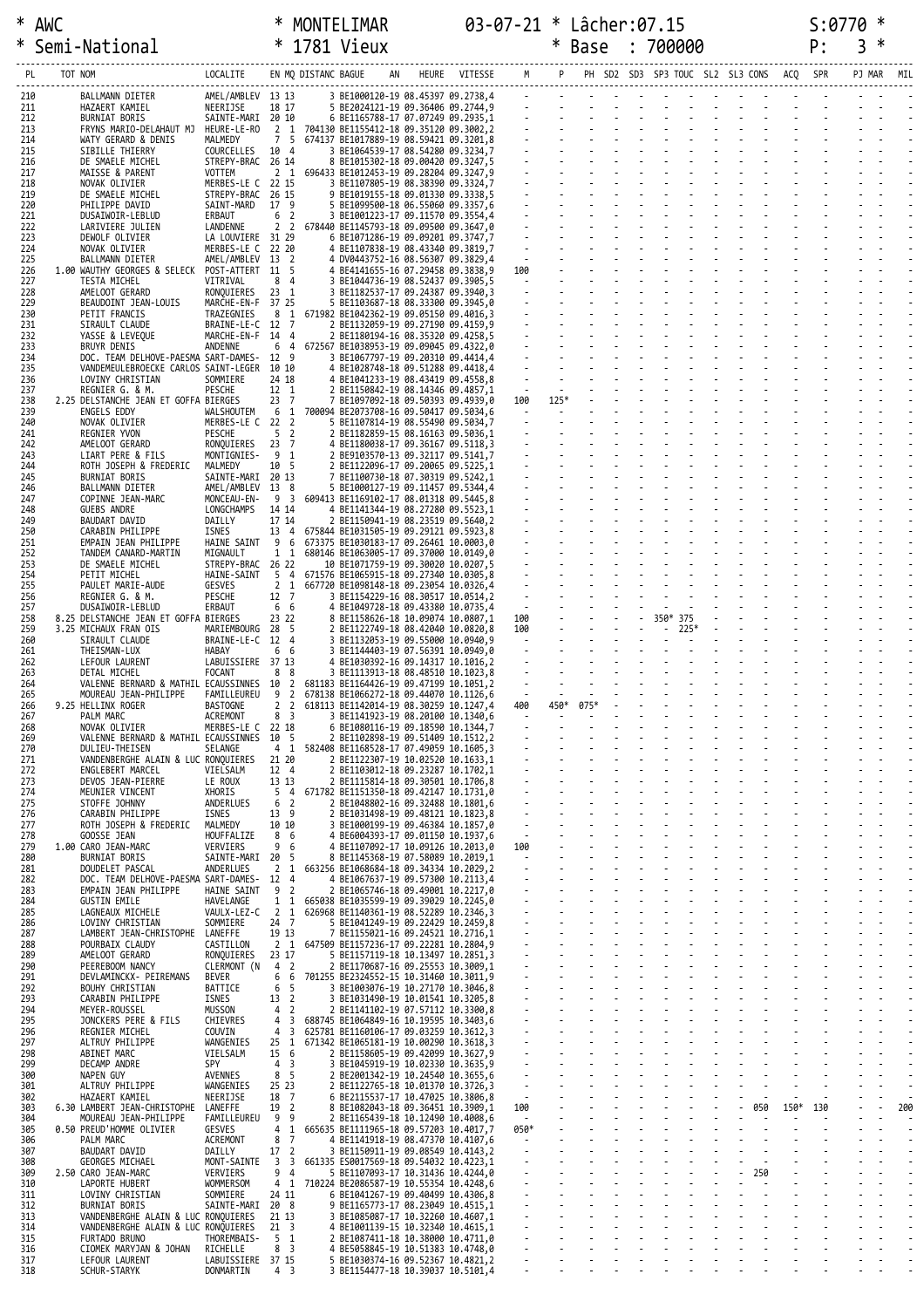|            | * AWC * MONTELIMAR * 03-07-21 * Lâcher:07.15 5:0770 *<br>* Semi-National * 1781 Vieux * Base : 700000 P: 4 *<br>PL TOT NOM LOCALITE EN MQ DISTANC BAGUE AN HEURE VITESSE M P PH SD2 SD3 SP3 TOUC SL2 SL3 CONS ACQ SPR PJ MAR MIL<br> |                                     |                              |                                  |                                                                             |  |  |               |                                   |  |  |     |
|------------|--------------------------------------------------------------------------------------------------------------------------------------------------------------------------------------------------------------------------------------|-------------------------------------|------------------------------|----------------------------------|-----------------------------------------------------------------------------|--|--|---------------|-----------------------------------|--|--|-----|
| 319        | --------------------<br>LEENEN JOSEPH<br>SOROKOSZ MARIUSZ<br>APENNT TEAN-PAUJ                                                                                                                                                        |                                     |                              |                                  |                                                                             |  |  |               |                                   |  |  |     |
| 320<br>321 |                                                                                                                                                                                                                                      |                                     |                              |                                  |                                                                             |  |  |               |                                   |  |  |     |
| 322        | ARENDT JEAN-PAUL                                                                                                                                                                                                                     |                                     |                              |                                  |                                                                             |  |  |               |                                   |  |  |     |
| 323<br>324 | VANDENBERGHE ALAIN & LUC RONQUIERES 21 17 5 BE1056045-18 10.40260 10.5407,1<br>BONMARIAGE-MASSON                                                                                                                                     |                                     |                              |                                  |                                                                             |  |  |               |                                   |  |  |     |
| 325        | MAES ANTHONY                                                                                                                                                                                                                         |                                     |                              |                                  |                                                                             |  |  |               |                                   |  |  |     |
| 326<br>327 | 3.75 HANZEN-FONTAINE<br>LARDOT THIBAUT                                                                                                                                                                                               |                                     |                              |                                  |                                                                             |  |  |               |                                   |  |  |     |
| 328<br>329 | DERMIENCE PHILIPPE<br>2.50 CARO JEAN-MARC                                                                                                                                                                                            |                                     |                              |                                  |                                                                             |  |  |               |                                   |  |  |     |
| 330        | HOYAS JONATHAN-DIEGO                                                                                                                                                                                                                 |                                     |                              |                                  |                                                                             |  |  |               |                                   |  |  |     |
| 331<br>332 | BEAUDOINT JEAN-LOUIS<br>DOC. TEAM DELHOVE-PAESMA SART-DAMES- 12 2                                                                                                                                                                    |                                     |                              |                                  |                                                                             |  |  |               |                                   |  |  |     |
| 333        | CULOT DOMINIQUE                                                                                                                                                                                                                      |                                     |                              |                                  |                                                                             |  |  |               |                                   |  |  |     |
| 334<br>335 | CROWET LEON<br>DANNEAU JEAN-JACQUES                                                                                                                                                                                                  |                                     |                              |                                  |                                                                             |  |  |               |                                   |  |  |     |
| 336        | PARENT-BERWAER<br>9.80 LAMBERT JEAN-CHRISTOPHE LANEFFE                                                                                                                                                                               |                                     |                              |                                  |                                                                             |  |  |               |                                   |  |  | 100 |
| 337<br>338 | NAPEN GUY                                                                                                                                                                                                                            |                                     |                              |                                  |                                                                             |  |  |               |                                   |  |  |     |
| 339<br>340 | KEVER-DELOGE<br>EMPAIN JEAN PHILIPPE                                                                                                                                                                                                 |                                     |                              |                                  |                                                                             |  |  |               |                                   |  |  |     |
| 341        | HAZAERT KAMIEL                                                                                                                                                                                                                       |                                     |                              |                                  |                                                                             |  |  |               |                                   |  |  |     |
| 342<br>343 | LOVINY CHRISTIAN<br>WAUTHY GEORGES & SELECK POST-ATTERT 11 9                                                                                                                                                                         |                                     |                              |                                  |                                                                             |  |  |               |                                   |  |  |     |
| 344        | VALENNE BERNARD & MATHIL ECAUSSINNES 10 7                                                                                                                                                                                            |                                     |                              |                                  |                                                                             |  |  |               |                                   |  |  |     |
| 345<br>346 | ALEXANDRE JOEL<br>DETAL MICHEL                                                                                                                                                                                                       |                                     |                              |                                  |                                                                             |  |  |               |                                   |  |  |     |
| 347        | AMELOOT GERARD                                                                                                                                                                                                                       |                                     |                              |                                  |                                                                             |  |  |               |                                   |  |  |     |
| 348<br>349 | LAMBERT JEAN-CHRISTOPHE LANEFFE<br>LEFEVRE VALERE                                                                                                                                                                                    |                                     |                              |                                  |                                                                             |  |  |               |                                   |  |  |     |
| 350        | HAZAERT KAMIEL                                                                                                                                                                                                                       |                                     |                              |                                  |                                                                             |  |  |               |                                   |  |  |     |
| 351<br>352 | COLLIN LUDOVIC<br>BEAUDOINT JEAN-LOUIS                                                                                                                                                                                               |                                     |                              |                                  |                                                                             |  |  |               |                                   |  |  |     |
| 353        | LAGNEAUX MICHELE                                                                                                                                                                                                                     |                                     |                              |                                  |                                                                             |  |  |               |                                   |  |  |     |
| 354<br>355 | AMELOOT GERARD<br>LABOUREIX LUDOVIC                                                                                                                                                                                                  |                                     |                              |                                  |                                                                             |  |  |               |                                   |  |  |     |
| 356        | YASSE & LEVEQUE                                                                                                                                                                                                                      |                                     |                              |                                  |                                                                             |  |  |               |                                   |  |  |     |
| 357<br>358 | REGNIER G. & M.<br>HENRY LEON                                                                                                                                                                                                        |                                     |                              |                                  |                                                                             |  |  |               |                                   |  |  |     |
| 359<br>360 | BRUYR DENIS                                                                                                                                                                                                                          |                                     |                              |                                  |                                                                             |  |  |               |                                   |  |  |     |
| 361        | 4.50 MICHAUX FRAN OIS<br>DEREUX FABRICE                                                                                                                                                                                              |                                     |                              |                                  |                                                                             |  |  |               |                                   |  |  |     |
| 362<br>363 | BEAUDOINT JEAN-LOUIS<br>REGNIER G. & M.                                                                                                                                                                                              |                                     |                              |                                  |                                                                             |  |  |               |                                   |  |  |     |
| 364        | CARABIN PHILIPPE                                                                                                                                                                                                                     |                                     |                              |                                  |                                                                             |  |  |               |                                   |  |  |     |
| 365<br>366 | DE SMAELE MICHEL<br>LOVINY CHRISTIAN                                                                                                                                                                                                 |                                     |                              |                                  |                                                                             |  |  |               |                                   |  |  |     |
| 367        | PALM MARC                                                                                                                                                                                                                            |                                     |                              |                                  |                                                                             |  |  |               |                                   |  |  |     |
| 368<br>369 | BEAUDOINT JEAN-LOUIS<br>LOVINY CHRISTIAN                                                                                                                                                                                             |                                     |                              |                                  |                                                                             |  |  |               |                                   |  |  |     |
| 370        | LOVINY CHRISTIAN                                                                                                                                                                                                                     |                                     |                              |                                  |                                                                             |  |  |               |                                   |  |  |     |
| 371<br>372 | EMPAIN JEAN PHILIPPE<br>TESTA MICHEL                                                                                                                                                                                                 |                                     |                              |                                  |                                                                             |  |  |               |                                   |  |  |     |
| 373        | COLET MURIELLE                                                                                                                                                                                                                       |                                     |                              |                                  |                                                                             |  |  |               |                                   |  |  |     |
| 374<br>375 | MICHAUX FRAN OIS<br>SENZEE JEAN-PIERRE                                                                                                                                                                                               | STREPY-BRAC                         |                              |                                  | 8 4 674358 BE1017007-18 11.15115 11.4714,6                                  |  |  |               |                                   |  |  |     |
| 376        | ENGELS EDDY                                                                                                                                                                                                                          | WALSHOUTEM                          | 6 3                          |                                  | 2 BE2105176-17 11.48168 11.4809,7                                           |  |  |               |                                   |  |  |     |
| 377<br>378 | BEAUDOINT JEAN-LOUIS<br>BALLMANN DIETER                                                                                                                                                                                              | MARCHE-EN-F 37 28<br>AMEL/AMBLEV    | 13 9                         |                                  | 10 BE1146011-19 10.42140 11.4829,0<br>6 BE1000006-19 11.09037 11.5102,4     |  |  |               |                                   |  |  |     |
| 379        | SIBILLE THIERRY                                                                                                                                                                                                                      | COURCELLES                          | 10 5                         |                                  | 4 BE1068819-18 11.13270 11.5133,7                                           |  |  |               |                                   |  |  |     |
| 380<br>381 | DECAMP ANDRE<br>LELEUX PHILIPPE                                                                                                                                                                                                      | <b>SPY</b><br>SAINT-VAAST           | 4<br>$\overline{\mathbf{3}}$ | $\overline{1}$<br>$\overline{2}$ | 4 BE1045935-19 11.17430 11.5145,9<br>671081 BE1133646-19 11.16193 11.5228.2 |  |  |               |                                   |  |  |     |
| 382<br>383 | DETAL MICHEL<br>GUILLEAUME-MEISTER                                                                                                                                                                                                   | FOCANT<br><b>BLATON</b>             | 8<br>6                       | $\overline{3}$<br>5              | 5 BE1147675-17 10.32420 11.5414,8<br>2 BE1000319-17 11.27435 11.5441,7      |  |  |               |                                   |  |  |     |
| 384        | MEYER-ROUSSEL                                                                                                                                                                                                                        | <b>MUSSON</b>                       | 4                            | $\overline{4}$                   | 3 BE1180486-16 09.19022 11.5451,8                                           |  |  |               |                                   |  |  |     |
| 385<br>386 | DEWOLF OLIVIER<br>FASCELLA GIANNI                                                                                                                                                                                                    | LA LOUVIERE 31 2<br>BRAY            | 11 4                         |                                  | 7 BE1097190-17 11.29021 11.5729,7<br>2 BE1026499-19 11.20070 11.5837,1      |  |  |               |                                   |  |  |     |
| 387        | WATY GERARD & DENIS                                                                                                                                                                                                                  | MALMEDY                             | 7 <sup>3</sup>               |                                  | 2 BE1136539-18 11.28012 12.0020,9                                           |  |  |               |                                   |  |  |     |
| 388<br>389 | PARENT-BERWAER<br>SOROKOSZ MARIUSZ                                                                                                                                                                                                   | LE ROUX<br>METTET                   | 13 1<br>9 7                  |                                  | 2 BE1162283-18 11.14211 12.0022,1<br>3 BE1115152-18 11.08162 12.0056,2      |  |  |               | <b>Carl Corporation</b>           |  |  |     |
| 390        | LOVINY CHRISTIAN                                                                                                                                                                                                                     | SOMMIERE                            | 24 23                        |                                  | 11 BE1041211-19 10.59379 12.0154,8                                          |  |  |               |                                   |  |  |     |
| 391<br>392 | SAUVAGE-DURAN<br>LOVINY CHRISTIAN                                                                                                                                                                                                    | BORNIVAL<br>SOMMIERE                | 10 2<br>24 2                 |                                  | 2 BE4135203-16 11.48340 12.0306,5<br>12 BE1041259-19 11.01109 12.0327,8     |  |  |               |                                   |  |  |     |
| 393        | LARDOT THIBAUT                                                                                                                                                                                                                       | BOURSEIGNE-                         | 9                            | $\overline{7}$                   | 2 BE1113346-18 10.27198 12.0519,9                                           |  |  |               |                                   |  |  |     |
| 394<br>395 | COLETTE-THIRIONET<br>YASSE & LEVEQUE                                                                                                                                                                                                 | TILLIER<br>MARCHE-EN-F 14 7         | 3 <sub>2</sub>               |                                  | 680496 BE1039445-19 11.43213 12.0744,1<br>4 BE1148130-19 11.01000 12.0826,5 |  |  |               |                                   |  |  |     |
| 396        | LOVINY CHRISTIAN                                                                                                                                                                                                                     | SOMMIERE                            | 24 13                        |                                  | 13 BE1146368-17 11.06419 12.0858,8                                          |  |  |               |                                   |  |  |     |
| 397<br>398 | <b>FESLER ROBERT</b><br>EVRARD MARC                                                                                                                                                                                                  | FLORENNES<br>LA FOSSE/MA            | 3 <sub>2</sub><br>4          | $\overline{2}$                   | 2 001150320-19 11.08119 12.1703,3<br>653465 BE1103428-18 11.20379 12.1848,0 |  |  |               |                                   |  |  |     |
| 399        | CARABIN PHILIPPE                                                                                                                                                                                                                     | <b>ISNES</b>                        | 13                           | 5                                | 5 BE1155326-19 11.49301 12.1941,8                                           |  |  |               | <b>Contract Contract Contract</b> |  |  |     |
| 400<br>401 | BALLMANN DIETER<br>POLET JOSEPH                                                                                                                                                                                                      | AMEL/AMBLEV 13 7<br>SCHALTIN        | 3 <sup>3</sup>               |                                  | 7 BE1146320-18 11.38077 12.2006,4<br>2 BE1046426-19 11.31520 12.2107,8      |  |  |               |                                   |  |  |     |
| 402        | ADAM GERARD                                                                                                                                                                                                                          | SPRIMONT                            | 6                            | $\overline{2}$                   | 2 BE1153210-18 11.55320 12.2128,7                                           |  |  |               |                                   |  |  |     |
| 403<br>404 | POLET JOSEPH<br>ARENDT JEAN-PAUL                                                                                                                                                                                                     | SCHALTIN<br>ESNEUX                  | 3<br>$7^{\circ}$             | $\frac{2}{6}$                    | 3 BE1034840-19 11.32400 12.2155,8<br>3 BE1150761-18 12.00217 12.2159,5      |  |  |               |                                   |  |  |     |
| 405        | COLET MURIELLE                                                                                                                                                                                                                       | ACHENE                              | 5                            | $\overline{\mathbf{3}}$          | 2 BE1046549-19 11.20010 12.2236,2                                           |  |  |               |                                   |  |  |     |
| 406<br>407 | MEURANT ROBERT<br>DERMIENCE PHILIPPE                                                                                                                                                                                                 | CLERMONT (N<br>JEMELLE              | $7\overline{ }$<br>12 2      | $\overline{2}$                   | 3 BE1127753-19 11.21291 12.2545,5<br>5 BE1113414-18 11.08372 12.2547,7      |  |  | $\mathcal{L}$ | and a straight and                |  |  |     |
| 408        | CULOT DOMINIQUE                                                                                                                                                                                                                      | NEUFCHATEAU                         | 9                            | $\overline{3}$                   | 2 BE1164176-17 10.25332 12.2654,5                                           |  |  |               |                                   |  |  |     |
| 409<br>410 | BURNIAT BORIS<br>YASSE & LEVEQUE                                                                                                                                                                                                     | SAINTE-MARI 20<br>MARCHE-EN-F 14 6  |                              | $\overline{7}$                   | 10 BE1174208-16 10.06279 12.2838,1<br>5 BE1148163-19 11.21400 12.2906,5     |  |  |               |                                   |  |  |     |
| 411        | JAMOTTE DIMITRI                                                                                                                                                                                                                      | BERTRIX                             | 13                           | 6                                | 2 BE1169158-17 10.34486 12.3052,0                                           |  |  | in a          | <b>Carl Street Control</b>        |  |  |     |
| 412<br>413 | SPRUYT EDDY<br>DEVOS JEAN-PIERRE                                                                                                                                                                                                     | VIEUX-GENAP<br>LE ROUX              | 6<br>13 1                    | 3                                | 686900 BE1156464-18 12.17020 12.3324,5<br>3 BE1170044-16 11.49381 12.3554,8 |  |  |               |                                   |  |  |     |
| 414<br>415 | ENGELS EDDY<br>YASSE & LEVEQUE                                                                                                                                                                                                       | <b>WALSHOUTEM</b><br>MARCHE-EN-F 14 | 6                            | $\overline{2}$<br>$\overline{2}$ | 3 BE2105153-17 12.37528 12.3745,7<br>6 BE1151708-17 11.31190 12.3845,5      |  |  |               |                                   |  |  |     |
| 416        | JAMOTTE DIMITRI                                                                                                                                                                                                                      | BERTRIX                             | 13                           | $\overline{\mathbf{3}}$          | 3 BE1142470-19 10.44496 12.4053,0                                           |  |  |               |                                   |  |  |     |
| 417<br>418 | DEFOY VINCENT<br>MICHAUX FRAN OIS                                                                                                                                                                                                    | HOUFFALIZE<br>MARIEMBOURG 28 17     | 5 <sub>2</sub>               |                                  | 2 BE2003957-19 11.21082 12.4241,2<br>5 BE1155128-17 11.24050 12.5021,8      |  |  |               |                                   |  |  |     |
|            |                                                                                                                                                                                                                                      |                                     |                              |                                  |                                                                             |  |  |               |                                   |  |  |     |

419 HENROTTIN GUY MANHAY 1 1 661086 BE1103474-18 12.04141 12.5252,6<br>420 MICHAUX FRAN OIS MARIEMBOURG 28 13 6 BE1151116-19 11.27210 12.5337,8<br>421 ENGLEBERT MARIEM WIELSALM 12 6 8 BE11647574-19 12.03298 12.5709,2<br>422 WAUTHY

425 GUEBS ANDRE LONGCHAMPS 14 5 5 BE1105792-18 11.35120 13.0307,1 - - - - - - - - - - - - - - - 426 ENGLEBERT MARCEL VIELSALM 12 10 4 BE1103080-18 12.10368 13.0410,2 - - - - - - - - - - - - - - - 427 MOUREAU YVAN MANHAY 3 3 653535 BE1146858-19 12.15259 13.1330,8 - - - - - - - - - - - - - - -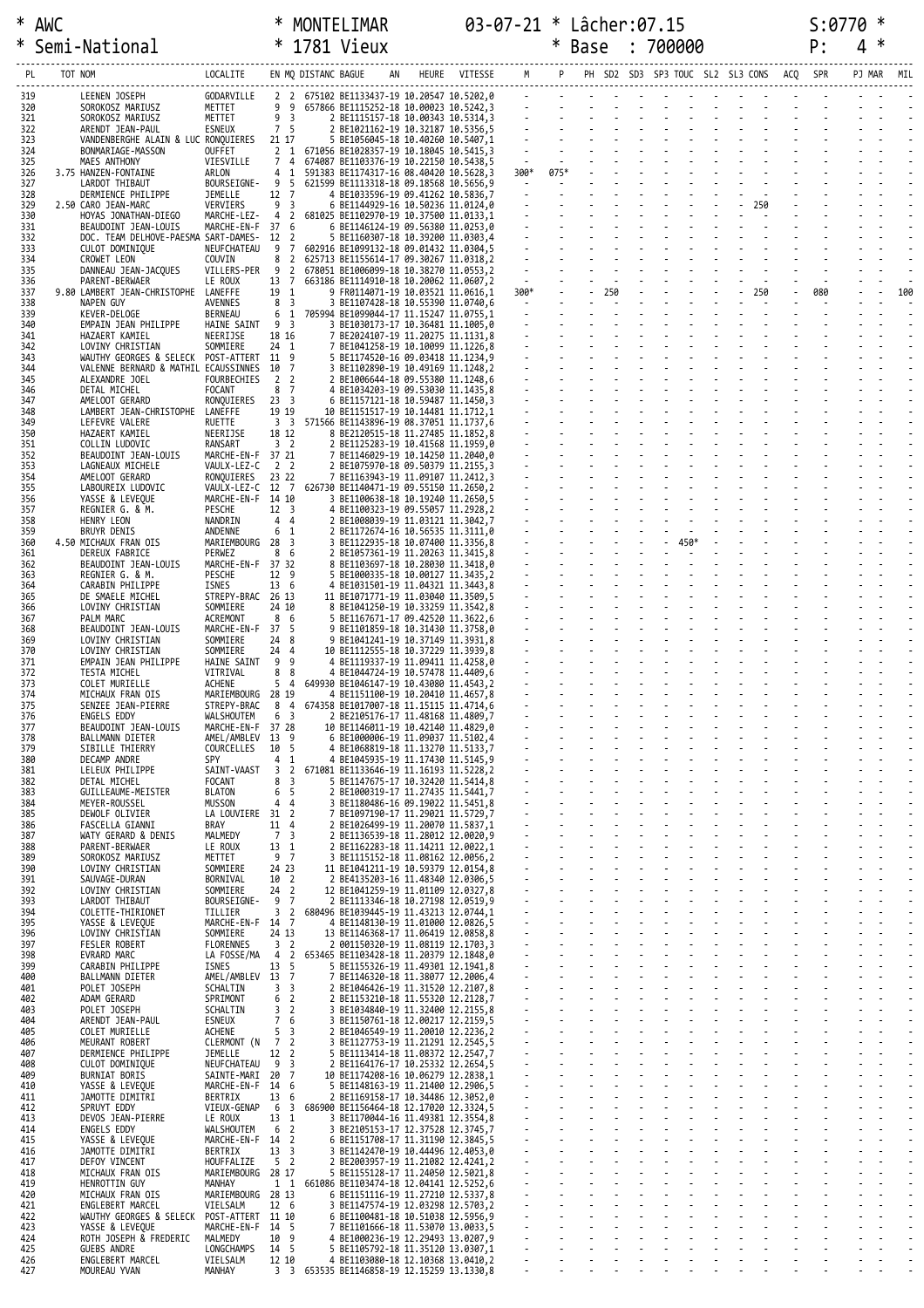\* AWC \* MONTELIMAR 03-07-21 \* Lâcher:07.15 S:0770 \* \* Semi-National \* 1781 Vieux \* Base : 700000 P: 5 \*

|            |                                                                            |                                 |                                     | $\begin{tabular}{cccccccccccc} \textbf{WE} & \textbf{M} & \textbf{M} & \textbf{M} & \textbf{M} & \textbf{M} & \textbf{M} & \textbf{M} & \textbf{M} & \textbf{M} & \textbf{M} & \textbf{M} & \textbf{M} & \textbf{M} & \textbf{M} & \textbf{M} & \textbf{M} & \textbf{M} & \textbf{M} & \textbf{M} & \textbf{M} & \textbf{M} & \textbf{M} & \textbf{M} & \textbf{M} & \textbf{M} & \textbf{M} & \textbf{M} & \textbf{M} & \textbf{M} &$ |  |                |                |      |        |  |  |                   |  |  |
|------------|----------------------------------------------------------------------------|---------------------------------|-------------------------------------|----------------------------------------------------------------------------------------------------------------------------------------------------------------------------------------------------------------------------------------------------------------------------------------------------------------------------------------------------------------------------------------------------------------------------------------|--|----------------|----------------|------|--------|--|--|-------------------|--|--|
| 428<br>429 | GOOSSE JEAN<br>BERNIER-DURIEUX                                             | HOUFFALIZE 8 5<br>SIRAULT 9 9   |                                     | 680182 BE1051915-18 12.57035 13.2149,8                                                                                                                                                                                                                                                                                                                                                                                                 |  |                |                |      |        |  |  |                   |  |  |
| 430<br>431 | WAUTHY GEORGES & SELECK POST-ATTERT 11 8<br>PIERRE ROGER & DAVID           | BOSSUT-GOTT                     |                                     | 3 3 704906 BE1127199-17 13.30052 13.2357,2                                                                                                                                                                                                                                                                                                                                                                                             |  |                |                |      |        |  |  |                   |  |  |
| 432<br>433 | MULLER MICHEL                                                              | FAUVILLERS<br>MARCHE-EN-F 37 7  | 4 <sup>3</sup>                      | 607444 BE1145095-19 11.30441 13.2625,8                                                                                                                                                                                                                                                                                                                                                                                                 |  |                |                |      |        |  |  |                   |  |  |
| 434        | BEAUDOINT JEAN-LOUIS<br>JONCKERS PERE & FILS                               | CHIEVRES                        | 4 <sub>2</sub>                      |                                                                                                                                                                                                                                                                                                                                                                                                                                        |  |                |                |      |        |  |  |                   |  |  |
| 435<br>436 | <b>BERT PHILIPPE</b><br>YASSE & LEVEQUE                                    | THIEUSIES<br>MARCHE-EN-F 14 14  | 6 <sup>3</sup>                      | 678427 BE1069357-18 13.19525 13.4650,5                                                                                                                                                                                                                                                                                                                                                                                                 |  |                |                |      |        |  |  |                   |  |  |
| 437<br>438 | DERMIENCE PHILIPPE<br>DECOURRIERE RAYMOND                                  | JEMELLE<br>PERONNES-LE 9 7      | 12 8                                |                                                                                                                                                                                                                                                                                                                                                                                                                                        |  |                |                |      |        |  |  |                   |  |  |
| 439<br>440 | JAMOTTE DIMITRI<br>MULLEN ANTHONY                                          | BERTRIX<br><b>GRAND-HALLE</b>   | 13 13                               | 4 2 661137 BE1147274-19 13.10258 13.5900,5                                                                                                                                                                                                                                                                                                                                                                                             |  |                |                |      |        |  |  |                   |  |  |
| 441<br>442 | DECENDRE-CHARLIER<br>PORTUGAELS JOHAN                                      | COURCELLES<br>CHENEE            | 11 2<br>4 <sup>3</sup>              | 689899 BE1026454-19 13.51100 14.0347,6                                                                                                                                                                                                                                                                                                                                                                                                 |  |                |                |      |        |  |  |                   |  |  |
| 443<br>444 | HALLET PIERRE<br>BRUYR DENIS                                               | SAINTE-ODE<br>ANDENNE           | 7 <sub>1</sub><br>6 6               |                                                                                                                                                                                                                                                                                                                                                                                                                                        |  |                |                |      |        |  |  |                   |  |  |
| 445<br>446 | MEYER-ROUSSEL                                                              | MUSSON<br>ITTRE                 | 4 <sup>3</sup>                      | 3 2 690227 BE1136458-19 13.59069 14.1119,9                                                                                                                                                                                                                                                                                                                                                                                             |  |                |                |      |        |  |  |                   |  |  |
| 447        | LAMBERT CORENTIN<br>ENGLEBERT MARCEL                                       | VIELSALM                        | 12 9                                |                                                                                                                                                                                                                                                                                                                                                                                                                                        |  |                |                |      |        |  |  |                   |  |  |
| 448<br>449 | VANDEMEULEBROECKE CARLOS SAINT-LEGER 10 9<br>HALLET PIERRE                 | SAINTE-ODE                      | 7 2                                 |                                                                                                                                                                                                                                                                                                                                                                                                                                        |  |                |                |      |        |  |  |                   |  |  |
| 450<br>451 | BEAUDOINT JEAN-LOUIS<br>DUSAIWOIR-LEBLUD                                   | MARCHE-EN-F 37 14<br>ERBAUT     | 6 <sub>1</sub>                      |                                                                                                                                                                                                                                                                                                                                                                                                                                        |  |                |                |      |        |  |  |                   |  |  |
| 452<br>453 | DECOURRIERE RAYMOND<br>ALBERT MICHEL                                       | PERONNES-LE<br>AUVELAIS         | 9 4<br>5 <sub>3</sub>               |                                                                                                                                                                                                                                                                                                                                                                                                                                        |  |                |                |      |        |  |  |                   |  |  |
| 454<br>455 | FASCELLA GIANNI<br>CAMPINNE PATRICK                                        | BRAY<br>DOISCHE                 | 11 7<br>12 <sup>3</sup>             |                                                                                                                                                                                                                                                                                                                                                                                                                                        |  |                |                |      |        |  |  |                   |  |  |
| 456<br>457 | LIART PERE & FILS<br>CARABIN PHILIPPE                                      | MONTIGNIES- 9 3<br>ISNES        | 13 11                               |                                                                                                                                                                                                                                                                                                                                                                                                                                        |  |                |                |      |        |  |  |                   |  |  |
| 458        | OLIVIER-LEYSEN                                                             | ANVAING                         |                                     | 2 1 699162 BE1138085-19 14.25170 14.2619,8                                                                                                                                                                                                                                                                                                                                                                                             |  |                |                |      |        |  |  |                   |  |  |
| 459<br>460 | FASCELLA GIANNI<br>SPRUYT EDDY                                             | BRAY<br>VIEUX-GENAP             | 11 6<br>6 1                         |                                                                                                                                                                                                                                                                                                                                                                                                                                        |  |                |                |      |        |  |  |                   |  |  |
| 461<br>462 | BAUDART DAVID<br>EMPAIN JEAN PHILIPPE                                      | DAILLY<br>HAINE SAINT 9 8       | 17 12                               |                                                                                                                                                                                                                                                                                                                                                                                                                                        |  |                |                |      |        |  |  |                   |  |  |
| 463<br>464 | JAMOTTE DIMITRI<br>VERSPREET -MUNTONI                                      | BERTRIX<br>THIRIMONT            | 13 4<br>9 <sub>5</sub>              |                                                                                                                                                                                                                                                                                                                                                                                                                                        |  |                |                |      |        |  |  |                   |  |  |
| 465<br>466 | SIBILLE THIERRY<br>MICHAUX FRAN OIS                                        | COURCELLES<br>MARIEMBOURG 28 11 | 10 10                               |                                                                                                                                                                                                                                                                                                                                                                                                                                        |  |                |                |      |        |  |  |                   |  |  |
| 467        | DE NORRE-COLLIN                                                            | RANSART                         | 9 8                                 |                                                                                                                                                                                                                                                                                                                                                                                                                                        |  |                |                |      |        |  |  |                   |  |  |
| 468<br>469 | REGNIER JEAN-CHARLES<br>REGNIER MICHEL                                     | PESCHE<br>COUVIN                | 4 <sub>2</sub>                      | 4 1 625076 BE1125048-18 13.05312 14.3910,5                                                                                                                                                                                                                                                                                                                                                                                             |  |                |                |      |        |  |  |                   |  |  |
| 470<br>471 | BALLMANN DIETER<br>AMELOOT GERARD                                          | AMEL/AMBLEV 13 6<br>RONQUIERES  | 23 <sub>5</sub>                     |                                                                                                                                                                                                                                                                                                                                                                                                                                        |  |                |                |      |        |  |  |                   |  |  |
| 472<br>473 | VANDENBORRE DANIEL<br>PHILIPPE DAVID                                       | REBECQ-ROGN<br>SAINT-MARD       | 9 <sub>2</sub><br>17 8              |                                                                                                                                                                                                                                                                                                                                                                                                                                        |  |                |                |      |        |  |  |                   |  |  |
| 474<br>475 | DEPREZ WERNER<br>SURAIN - PION                                             | HALLE<br>HAUTRAGE               | 5 <sub>4</sub><br>9 <sub>1</sub>    | 701955 BE2135299-19 14.46380 14.4411,4                                                                                                                                                                                                                                                                                                                                                                                                 |  |                |                |      |        |  |  |                   |  |  |
| 476        | DE SMAELE MICHEL                                                           | STREPY-BRAC 26 10               | 4 <sup>3</sup>                      |                                                                                                                                                                                                                                                                                                                                                                                                                                        |  |                |                |      |        |  |  |                   |  |  |
| 477<br>478 | REGNIER JEAN-CHARLES<br>DEWOLF OLIVIER                                     | PESCHE<br>LA LOUVIERE 31 13     |                                     |                                                                                                                                                                                                                                                                                                                                                                                                                                        |  |                |                |      |        |  |  |                   |  |  |
| 479<br>480 | VANDENBERGHE ALAIN & LUC RONQUIERES<br>VANDENBERGHE ALAIN & LUC RONOUIERES |                                 | 21 <sub>2</sub><br>21 16            |                                                                                                                                                                                                                                                                                                                                                                                                                                        |  |                |                |      |        |  |  |                   |  |  |
| 481<br>482 | PARENT-BERWAER<br>DECENDRE-CHARLIER                                        | LE ROUX<br>COURCELLES           | 13 6<br>11 6                        |                                                                                                                                                                                                                                                                                                                                                                                                                                        |  |                |                |      |        |  |  |                   |  |  |
| 483<br>484 | NELSON V & N LOFT<br>AMELOOT GERARD                                        | <b>BIERGHES</b><br>RONQUIERES   | 3 <sub>1</sub><br>23 8              | 698072 BE1097246-18 14.48540 14.5118,6                                                                                                                                                                                                                                                                                                                                                                                                 |  |                |                |      |        |  |  |                   |  |  |
| 485<br>486 | SOETAERTS PHILIPPE<br>SPRUYT EDDY                                          | VILLERS-PER<br>VIEUX-GENAP      | 10 3<br>6 5                         | 678534 BE1005177-18 14.26420 14.5331,9                                                                                                                                                                                                                                                                                                                                                                                                 |  |                |                |      |        |  |  |                   |  |  |
| 487        | PHILIPPE DAVID                                                             | SAINT-MARD                      | 17 <sub>7</sub>                     | 7 BE1099461-18 12.20420 14.5933,6                                                                                                                                                                                                                                                                                                                                                                                                      |  |                |                |      |        |  |  |                   |  |  |
| 488<br>489 | HALLET PIERRE<br>PARENT-BERWAER                                            | SAINTE-ODE<br>LE ROUX           | 7 3<br>13 <sup>3</sup>              | 4 BE1141805-19 13.28219 15.0419,9<br>4 BE1144620-17 14.18251 15.0426,1                                                                                                                                                                                                                                                                                                                                                                 |  |                |                |      |        |  |  |                   |  |  |
| 490<br>491 | VANDENBERGHE ALAIN & LUC RONQUIERES<br>AMELOOT GERARD                      | RONOUIERES                      | 21 14<br>23 10                      | 8 BE1150774-19 14.53230 15.0704,1<br>10 BE1180034-17 14.57338 15.1235,4                                                                                                                                                                                                                                                                                                                                                                |  |                |                |      |        |  |  |                   |  |  |
| 492<br>493 | LEFOUR LAURENT<br>LEFOUR LAURENT                                           | LABUISSIERE 37 5<br>LABUISSIERE | 37 10                               | 6 BE1072191-17 14.18049 15.1349,4<br>BE1079666-16 14.19529 15.1537,4                                                                                                                                                                                                                                                                                                                                                                   |  |                |                |      |        |  |  |                   |  |  |
| 494<br>495 | ALTRUY PHILIPPE<br>JAMOTTE DIMITRI                                         | WANGENIES<br><b>BERTRIX</b>     | 25 12<br>13 5                       | 3 BE1065187-19 14.40260 15.1615,3<br>6 BE1142481-19 13.24217 15.2025,1                                                                                                                                                                                                                                                                                                                                                                 |  |                |                |      |        |  |  |                   |  |  |
| 496<br>497 | MARIT CHRISTOPHE<br>VANDENBERGHE ALAIN & LUC RONOUIERES                    | CORROY-LE-G                     | 3 1<br>21 7                         | 2 BE1091890-18 15.14448 15.2256,5<br>9 BE1056078-18 15.11070 15.2448,1                                                                                                                                                                                                                                                                                                                                                                 |  |                |                |      |        |  |  |                   |  |  |
| 498        | DEWOLF OLIVIER                                                             | LA LOUVIERE                     | 31 21                               | 9 BE1019175-18 14.57330 15.2600,6                                                                                                                                                                                                                                                                                                                                                                                                      |  |                |                |      |        |  |  |                   |  |  |
| 499<br>500 | TESTA MICHEL<br>DHALLUIN MICHEL                                            | VITRIVAL<br>DOTTIGNIES/         | 8 <sub>5</sub><br>2 <sub>1</sub>    | 5 BE1170381-16 14.44419 15.3103,7<br>707590 BE1032431-17 15.47175 15.3748,2                                                                                                                                                                                                                                                                                                                                                            |  |                |                |      |        |  |  |                   |  |  |
| 501<br>502 | DUMONCEAU-BERGERET<br>HALLEUX FREDDY                                       | TRIVIERES<br>LIMAL              | 9<br>9<br>$\overline{2}$<br>5       | 672891 BE1070637-19 15.03567 15.3749,9<br>698181 BE1135892-17 15.41320 15.4348,4                                                                                                                                                                                                                                                                                                                                                       |  |                |                |      |        |  |  |                   |  |  |
| 503<br>504 | POTVIN SEBASTIEN<br>FURTADO BRUNO                                          | ERMETON-SUR<br>THOREMBAIS-      | 3 <sub>2</sub><br>5 <sub>4</sub>    | 653053 BE1036529-19 14.49151 15.4756,1<br>3 BE1092343-16 15.40160 15.4927,0                                                                                                                                                                                                                                                                                                                                                            |  |                |                |      |        |  |  |                   |  |  |
| 505<br>506 | VALENNE BERNARD & MATHIL ECAUSSINNES 10 1<br>LOVINY CHRISTIAN              | SOMMIERE                        | 24 22                               | 4 BE1070678-18 15.32460 15.5617,3<br>14 BE1148719-15 14.54150 15.5631,9                                                                                                                                                                                                                                                                                                                                                                |  |                |                |      |        |  |  |                   |  |  |
| 507        | ROCHMANS FREDERIC                                                          | ERQUELINNES 11 3                |                                     | 655205 BE1166051-18 15.01400 15.5739,6                                                                                                                                                                                                                                                                                                                                                                                                 |  |                |                |      |        |  |  |                   |  |  |
| 508<br>509 | CAMPINNE PATRICK<br>DENEUFBOURG YVON                                       | DOISCHE<br>ESTINNES-AU 11 8     | 12 4                                | 6 BE1164506-15 14.36410 15.5845,7<br>3 BE1006470-16 15.19124 16.0117,5                                                                                                                                                                                                                                                                                                                                                                 |  |                |                |      |        |  |  |                   |  |  |
| 510<br>511 | PREUD'HOMME OLIVIER<br>CROWET VALERY                                       | <b>GESVES</b><br>PESCHE         | 44<br>10 5                          | 2 BE1150591-17 15.22462 16.0543,6<br>3 BE1154687-17 14.31101 16.0612,5                                                                                                                                                                                                                                                                                                                                                                 |  |                |                |      |        |  |  |                   |  |  |
| 512<br>513 | MICHAUX FRAN OIS<br>AMELOOT GERARD                                         | MARIEMBOURG<br>RONQUIERES       | 28 12<br>23 <sub>9</sub>            | 8 BE1122804-18 14.41260 16.0742,8<br>11 BE1163941-19 15.53518 16.0853,4                                                                                                                                                                                                                                                                                                                                                                |  |                |                |      |        |  |  |                   |  |  |
| 514<br>515 | 6.00 MICHAUX FRAN OIS<br>CROWET JEAN MARIE                                 | MARIEMBOURG<br>BOUSSU-LEZ-      | 28 1<br>3 <sub>2</sub>              | 9 BE1122888-18 14.42440 16.0900,8<br>2 BE1108627-19 15.03370 16.1221,8                                                                                                                                                                                                                                                                                                                                                                 |  | 200*<br>$\sim$ | 200*<br>$\sim$ | 200* |        |  |  |                   |  |  |
| 516        | ROCHMANS FREDERIC                                                          | ERQUELINNES<br>AMAY             | 11 2<br>$4 \quad 1$                 | 2 BE1070243-19 15.18190 16.1418,6<br>682152 BE1015636-19 15.53390 16.1557,6                                                                                                                                                                                                                                                                                                                                                            |  |                |                |      |        |  |  |                   |  |  |
| 517<br>518 | DEVOS SEBASTIEN<br>PEEREBOOM NANCY                                         | CLERMONT (N                     | 4 <sub>1</sub>                      | 3 BE1170672-16 15.12111 16.1624,9                                                                                                                                                                                                                                                                                                                                                                                                      |  |                |                |      |        |  |  |                   |  |  |
| 519<br>520 | L'HOEST PATRICK<br><b>DELRUE PATRICK</b>                                   | VILLERS L'E<br>FIZE-FONTAI      | 28 5<br>$\overline{2}$<br>1         | 2 BE1158566-19 16.15007 16.1633,6<br>686090 BE1138302-18 16.01425 16.1905,7                                                                                                                                                                                                                                                                                                                                                            |  |                |                |      |        |  |  |                   |  |  |
| 521<br>522 | MEURANT ROBERT<br>4.00 DELSTANCHE JEAN ET GOFFA BIERGES                    | CLERMONT (N                     | 7 5<br>23 21                        | 4 BE1192381-16 15.20050 16.2421,4<br>9 BE1062528-19 16.25337 16.2433,4                                                                                                                                                                                                                                                                                                                                                                 |  |                |                |      | 250    |  |  | $\sim$<br>$-150*$ |  |  |
| 523<br>524 | DECOURRIERE RAYMOND<br>VANDENBORRE DANIEL                                  | PERONNES-LE<br>REBECO-ROGN      | 98<br>9<br>7                        | 4 BE1073030-19 15.46363 16.2601,0<br>4 BE1122266-19 16.21250 16.2605,4                                                                                                                                                                                                                                                                                                                                                                 |  |                |                |      | $\sim$ |  |  | $\sim$            |  |  |
| 525        | LAURANT-VIGNERON                                                           | VIVY                            | 9<br>3<br>21<br>6                   | 604821 BE1104807-18 14.28191 16.2717,5                                                                                                                                                                                                                                                                                                                                                                                                 |  |                |                |      |        |  |  |                   |  |  |
| 526<br>527 | VANDENBERGHE ALAIN & LUC RONQUIERES<br>SURAIN - PION                       | HAUTRAGE                        | 9 <sub>3</sub>                      | 10 BE1122341-19 16.14330 16.2814,1<br>3 BE1135512-19 15.58562 16.2904,3                                                                                                                                                                                                                                                                                                                                                                |  |                |                |      |        |  |  |                   |  |  |
| 528<br>529 | BODSON GH-ANCIA B<br>CROWET VALERY                                         | MOMALLE<br>PESCHE               | 3 <sub>1</sub><br>10 10             | 696877 BE1090126-17 16.26019 16.2956,1<br>4 BE1154932-17 14.58191 16.3321,5                                                                                                                                                                                                                                                                                                                                                            |  |                |                |      |        |  |  |                   |  |  |
| 530<br>531 | PIERRE ROGER & DAVID<br>POURBAIX CLAUDY                                    | BOSSUT-GOTT<br>CASTILLON        | 3 <sub>2</sub><br>2 <sub>2</sub>    | 2 BE1056764-19 16.39371 16.3329,1<br>2 BE1007232-18 15.28581 16.3434,9                                                                                                                                                                                                                                                                                                                                                                 |  |                |                |      |        |  |  |                   |  |  |
| 532<br>533 | DE SMAELE MICHEL<br>ALTRUY PHILIPPE                                        | STREPY-BRAC<br>WANGENIES        | 26<br>6<br>256                      | 13 BE1015316-18 16.04560 16.3701,5<br>4 BE1097064-18 16.04040 16.3953,3                                                                                                                                                                                                                                                                                                                                                                |  |                |                |      |        |  |  |                   |  |  |
| 534<br>535 | LAVENNE FRANCIS & PASCAL EUGIES (FRA<br>LAURANT-VIGNERON                   | VIVY                            | 7 7<br>$\overline{\mathbf{2}}$<br>9 | 3 BE1048692-18 15.59010 16.4151,7<br>2 BE1180892-16 14.43281 16.4226,5                                                                                                                                                                                                                                                                                                                                                                 |  |                |                |      |        |  |  |                   |  |  |
| 536        | DUMONCEAU-BERGERET                                                         | TRIVIERES                       | 9 <sub>1</sub>                      | 2 BE1005499-16 16.16167 16.5009,9                                                                                                                                                                                                                                                                                                                                                                                                      |  |                |                |      |        |  |  |                   |  |  |